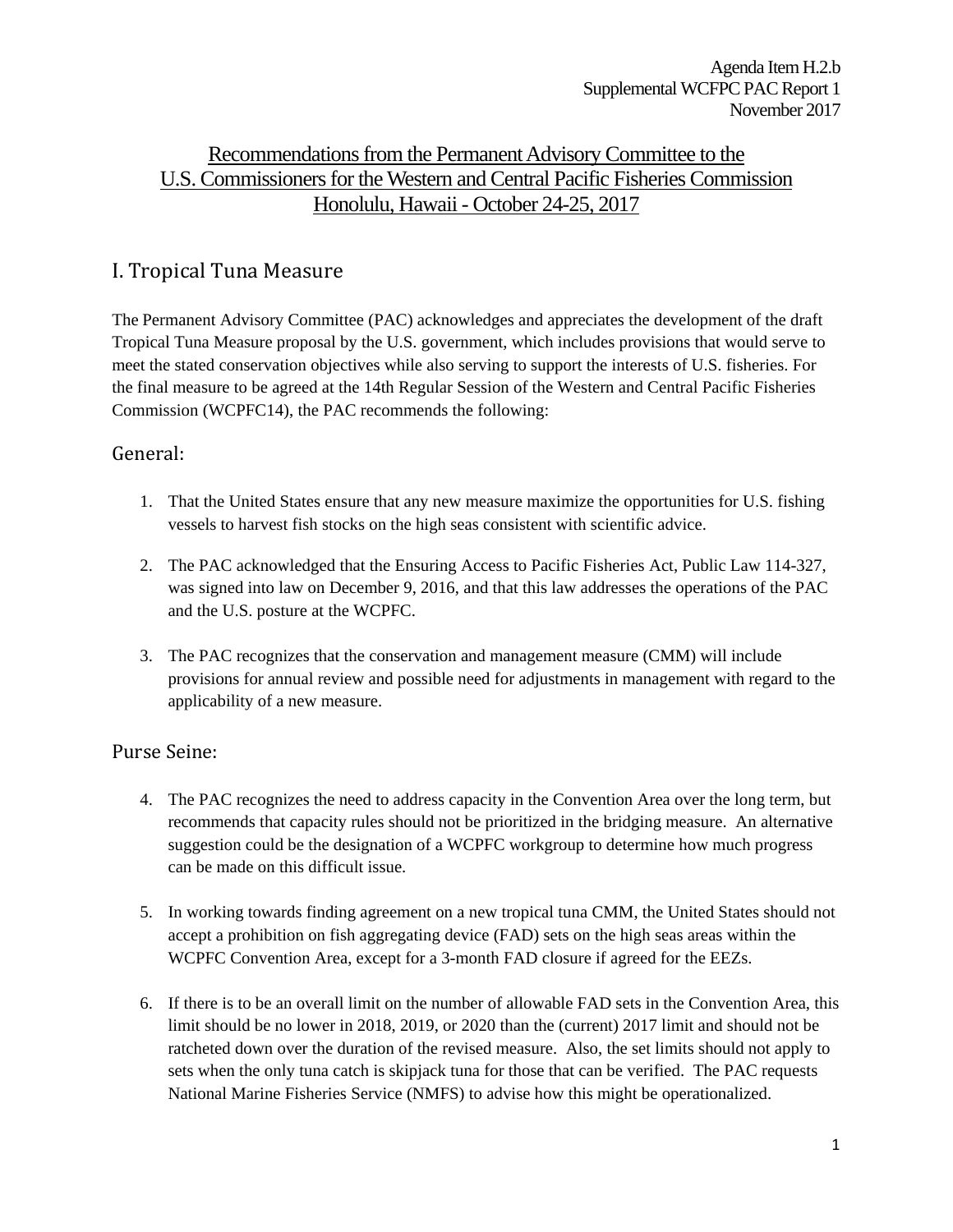- 7. The majority of the PAC agrees that if there is to be a limit on the number of high seas fishing days allowed for U.S. purse seine vessels; this number should be the number of fishing days allocated to the U.S. fleet prior to CMM 2013-01 (approximately 2,500 Effort Limit Area for Purse Seine (ELAPs) fishing days). A minority of the PAC, while agreeing with the feeling that there might be a limit on the number of high seas fishing days allowed for the U.S. fleet, the minority was unable to support a specific number as it might prove to be an obstacle to reaching an agreement.
- 8. The definition of a FAD should be included in the measure -- for reasons of cohesiveness, transparency, and clarity -- and should be consistent with the one adopted by the Inter-American Tropical Tuna Commission (IATTC), i.e. that, in order to be a FAD, an object must be deployed and/or tracked by a vessel. If the IATTC definition cannot be agreed at WCPFC14, the renewed FAD Intersessional Working Group (IWG) should be tasked with revising the FAD definition for submission to the 2018 meeting, understanding that the current definition would continue.
- 9. Measures addressing non-entangling and biodegradable FADs should be agreed, but only in the principal tuna conservation and management measure or a FAD specific measure. Measures should be similar to what has been agreed in the IATTC, i.e. not prescriptive regarding FAD design and structure.
- 10. Nothing should be agreed at the WCPFC annual meeting which would restrict the ability of the United States to modify its regulations relative to the "overlap" area – the geographical jurisdictional area of the WCPFC that overlaps with the area of the IATTC.
- 11. Given the status of the stocks, there should be no hard catch limits on purse seine catches of yellowfin or skipjack tuna.

#### Longline:

- 12. The United States should not agree to any high seas longline effort scheme such as the Parties to the Nauru Agreement (PNA) longline vessel day scheme (VDS) which is in effect for exclusive economic zone (EEZ) waters of a small number of WCPFC members.
- 13. A majority of PAC members agreed that the United States should obtain a U.S. longline bigeye limit of 6,000 metric tonnes (mt), which is slightly less than the amount of bigeye caught in the western and central Pacific Ocean (WCPO) in 2016 by Hawaii longline vessels, including those vessels operating under agreements with the U.S. Participating Territories. A minority of PAC members support formal acceptance of accessing the territorial catches while not supportive of establishing a baseline quota of 6,000 mt for the United States. In addition, that minority supports the recommendation of the Scientific Committee (SC) not to increase fishing mortality of bigeye tuna (BET) in the Convention Area.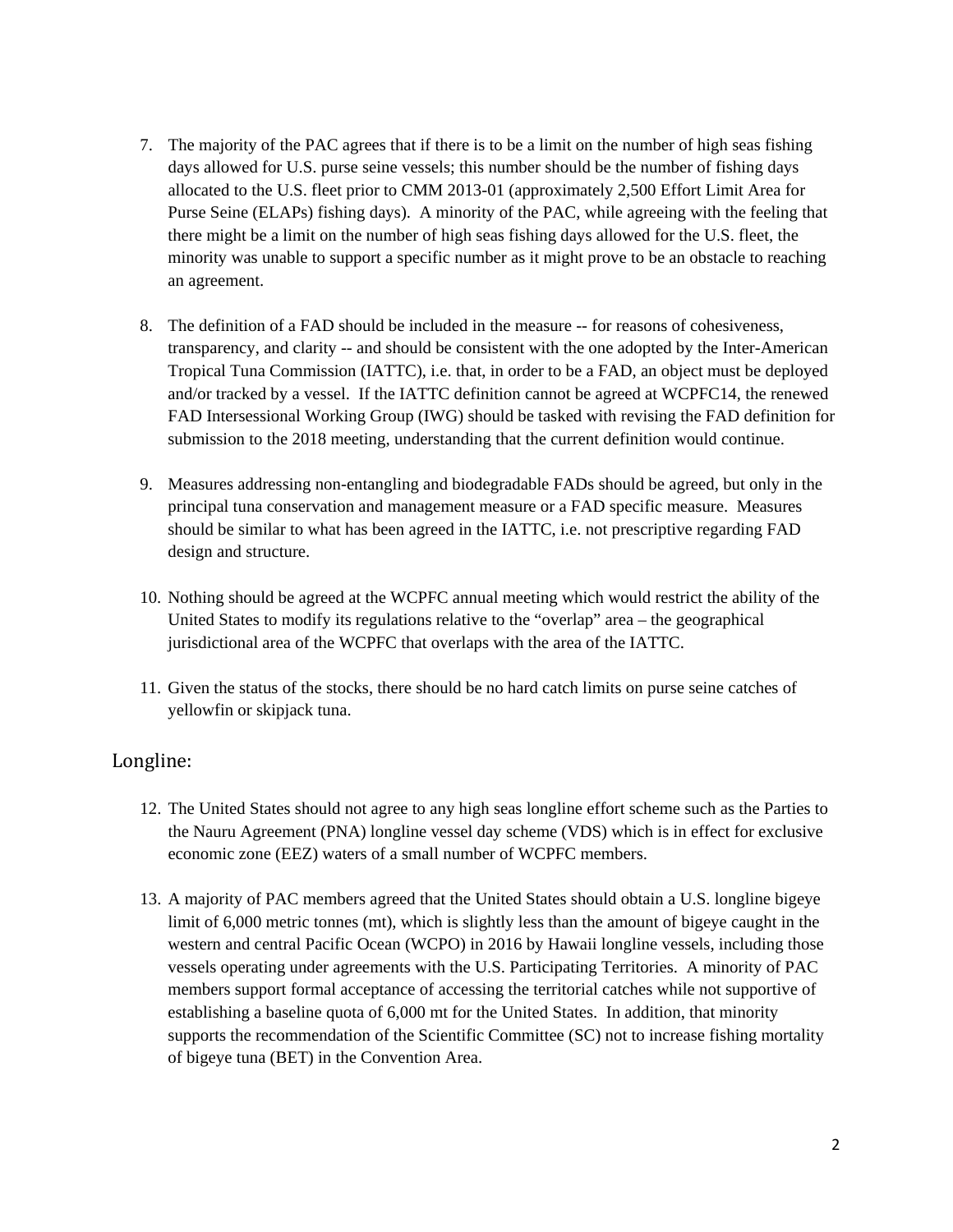- 14. The transferability of longline limits between Commission Members, Cooperating Non-Members, and Participating Territories (CCMs) that is transparent via timely notification to the Secretariat should also be included in the new measure.
- 15. There should be full reporting of any transfers of fishing effort or catch limits between members with such limits.
- 16. Although federal regulations currently allow Hawaii longline vessels to transship at sea, if prohibiting longline transshipment at sea will improve the monitoring of longline catch within the WCPO and can be used to gain concessions or political capital with the Pacific island countries (PIC), then the U.S. should support a longline (bigeye or all species) transshipment ban within the Convention Area.
- 17. There should not be longline catch limits for yellowfin tuna.

### II. Pacific Bluefin Tuna:

- 18. The PAC supports the Northern Committee's (NC) and joint meeting's recommendations on Pacific bluefin and recommends adoption at WCPFC14.
- 19. The PAC recommends that the WCPFC forward a request to the IATTC to adopt consistent measures.
- 20. The PAC recommends that the United States make statements on the floor noting the important progress that has been made with the outcomes of the Joint Meeting and NC measures, and stresses the importance of strong implementation and 100% compliance by all CCMs to accelerate progress toward the rebuilding goals.
- 21. Regarding reporting to the Northern Committee, the PAC recommends
	- a. that the United States request all CCMs (not just CCMs that participate in the NC) to provide Pacific bluefin tuna landings annually per the CMM;
	- b. that the Secretariat provide a table for inclusion in the CMM, that clearly identifies the annual catch limits ( $\langle 30 \text{ kg} \rangle$  and  $>30 \text{ kg}$ ) and landings for each CCM, including any transfers of quota allocation from small fish to large fish; and
	- c. that the ISC provide annually estimates of the probability of rebuilding to the initial and second rebuilding targets by the year specified.

### III. South Pacific Albacore:

- 22. The PAC acknowledges the difficult economic situation of the U.S. flagged American Samoa longline fishery which has been plagued with low catch rates, stagnant ex-vessel price, high costs, subsidized foreign competitors, and limited fishing grounds.
- 23. The PAC recommends that the United States formulate a position on a Target Reference Point (TRP) within the range of  $SB/SB_{F=0}$  = 25% to 40% consistent with biological scientific advice in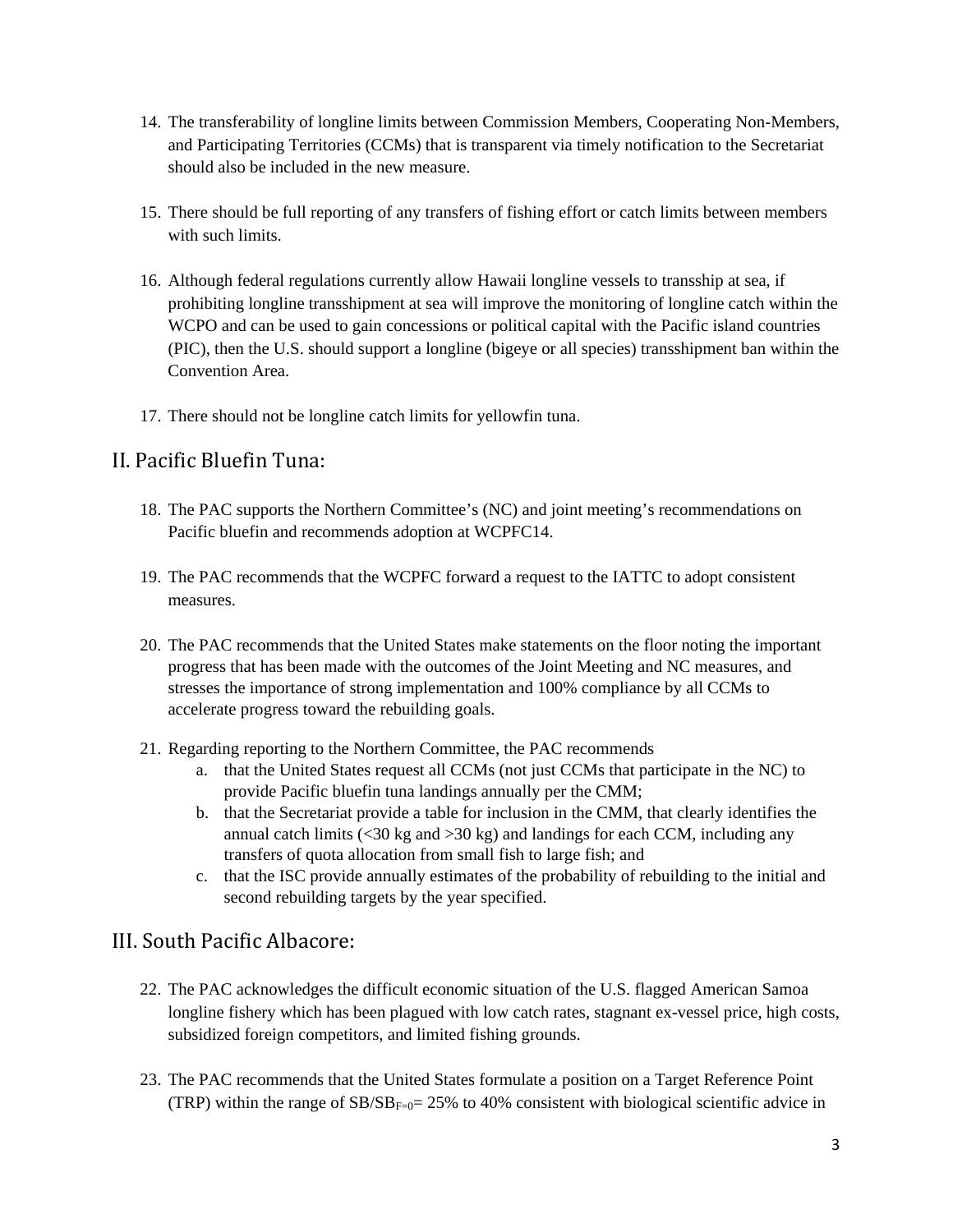advance of WCPFC14 and provide information to the United States and U.S. Territory delegation well in advance of WCPFC14 to permit a thorough discussion on potential ramifications of setting a TRP within that range.

- 24. While the PAC supports the establishment of a TRP for the South Pacific albacore stock it does not support zone based allocation between high seas and EEZs that is not based on science.
- 25. The PAC recommends that any new CMM on South Pacific albacore be more conservative and have stricter controls on longline catch levels than the existing measure, but that the catch of troll vessels not be subject to any restrictions.
- 26. In addition to our recognition of the dire situation of U.S. flagged vessels in American Samoa, the PAC supports current and future efforts by the U.S. government in the WCPFC to prevent further demise and provide relief and stability for the U.S. Flagged American Samoa longline fishery.
- 27. The PAC recognizes the continued growth and presence of foreign longline vessels in neighboring islands surrounding the U.S. EEZ (American Samoa EEZ). The PAC and relevant regulatory agencies must be vigilant in addressing this for the sake of conservation and albacore stock sustainability within our region.

### IV. Compliance Monitoring Scheme:

- 28. The PAC recommends that the United States continue to advocate for a stronger WCPFC compliance monitoring structure to enable the Commission to evaluate the fisheries operations of its members. Such a structure should include a transparent system for reporting and documenting possible violations of CMMs (including the PNA as a group of CCMs), calling for investigations, and following up on the status of investigations. The role of the Secretariat in compliance monitoring should continue to be strengthened, including examining observer reports and reporting alleged violations. The PAC notes that that current system relies heavily on CCM selfreporting, which is hampering the credibility of the Commission and encouraging noncompliance. The PAC further recommends that the United States develop proposals to improve the Compliance Monitoring Review (CMR) process that includes mechanisms to identify, in a publicly transparent manner, the number and types of violations, the flags of the vessels committing them, and to appropriately sanction CCM non-compliance.
- 29. The PAC recommends that the United States continue to support the Commission's Compliance Monitoring Review, and that the review be conducted in open session, so as to provide the highest degree of credibility with the process.
- 30. The PAC recommends that the United States continue to press that the Observer Trip Monitoring Summary (GEN-3 form) be made available to vessel owners/operators through the flag State on a timely basis.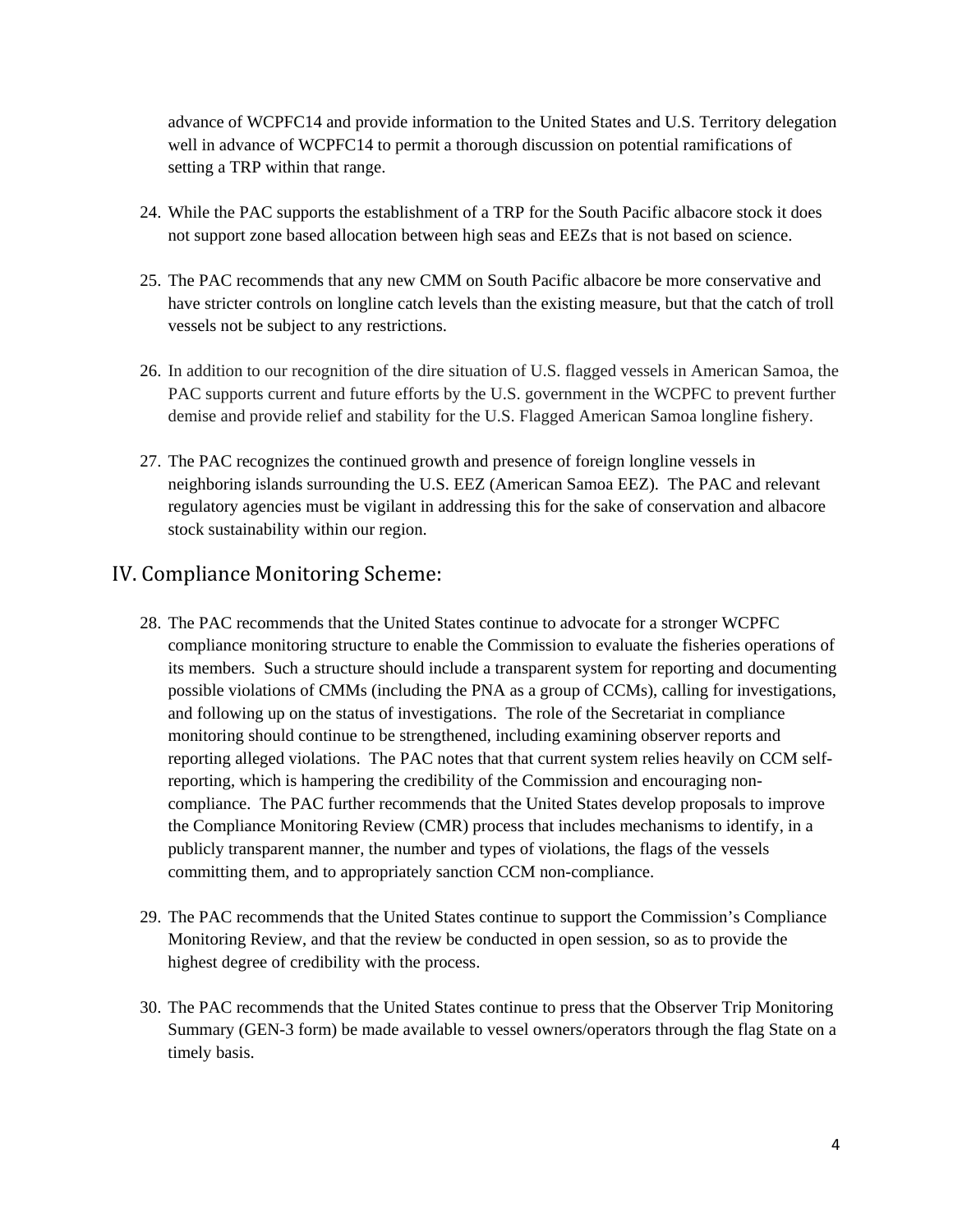- 31. The PAC recommends that the U.S. government, after the Compliance Monitoring Scheme (CMS) review is issued in March 2018, work to develop a long term CMS that is transparent, contains provisions to sanction non-compliance and expanded guidelines for non-governmental observers.
- 32. In the event that high seas transshipment by longliners is not prohibited, the PAC recommends that the U.S. government urges that the WCPFC strengthen guidelines on high seas transshipment to ensure that all transshipment is monitored, the reports validated and transmitted to the Commission.

### V. Sea Turtles:

- 33. The PAC does not support the United States tabling of the current draft sea turtle proposal at WCPFC14, pending further scientific support and justification with stakeholders.
- 34. That the United States prepare for the PAC a report that provides a summary of sea turtle interactions and mortalities by species by area (e.g., by bigeye stock assessment regions) and by gear type (including hook types and sizes); this is necessary to understand the magnitude of the interactions problem and may help in identifying steps to mitigate interactions and mortalities.

# VI. Overlap Area:

35. See recommendation 10 and, that the United States should review, as soon as possible, and modify the current regulation to ensure that U.S. purse seine vessel operations are not unduly impacted by the continuation of the application of WCPFC measures as opposed to IATTC measures in the overlap area. Timely action is needed on this situation or several U.S. purse seine operations could be affected to the point of bankruptcy.

# VII. Electronic Reporting / Electronic Monitoring (ER/EM):

- 36. The PAC recommends that the U.S. work with other members to ensure that electronic recording standards for observer reporting and high seas transshipment notifications be adopted at WCPFC14.
- 37. The PAC recommends that the United States work with other members to secure funding for the ER/EM working group meeting in 2018.

# VIII. U.S. Participating Territories:

38. The PAC recognizes the importance of the participation of the U.S. territories within the deliberations of the Commission. All are unique and have development aspirations in line with the PICs. Specifically, American Samoa's economy, like many PICs, is essentially tuna dependent -- it has a tuna fishery which includes the purse seine, longline, and alias that are based there. These fleets require access to the fishing grounds in and around the EEZ around American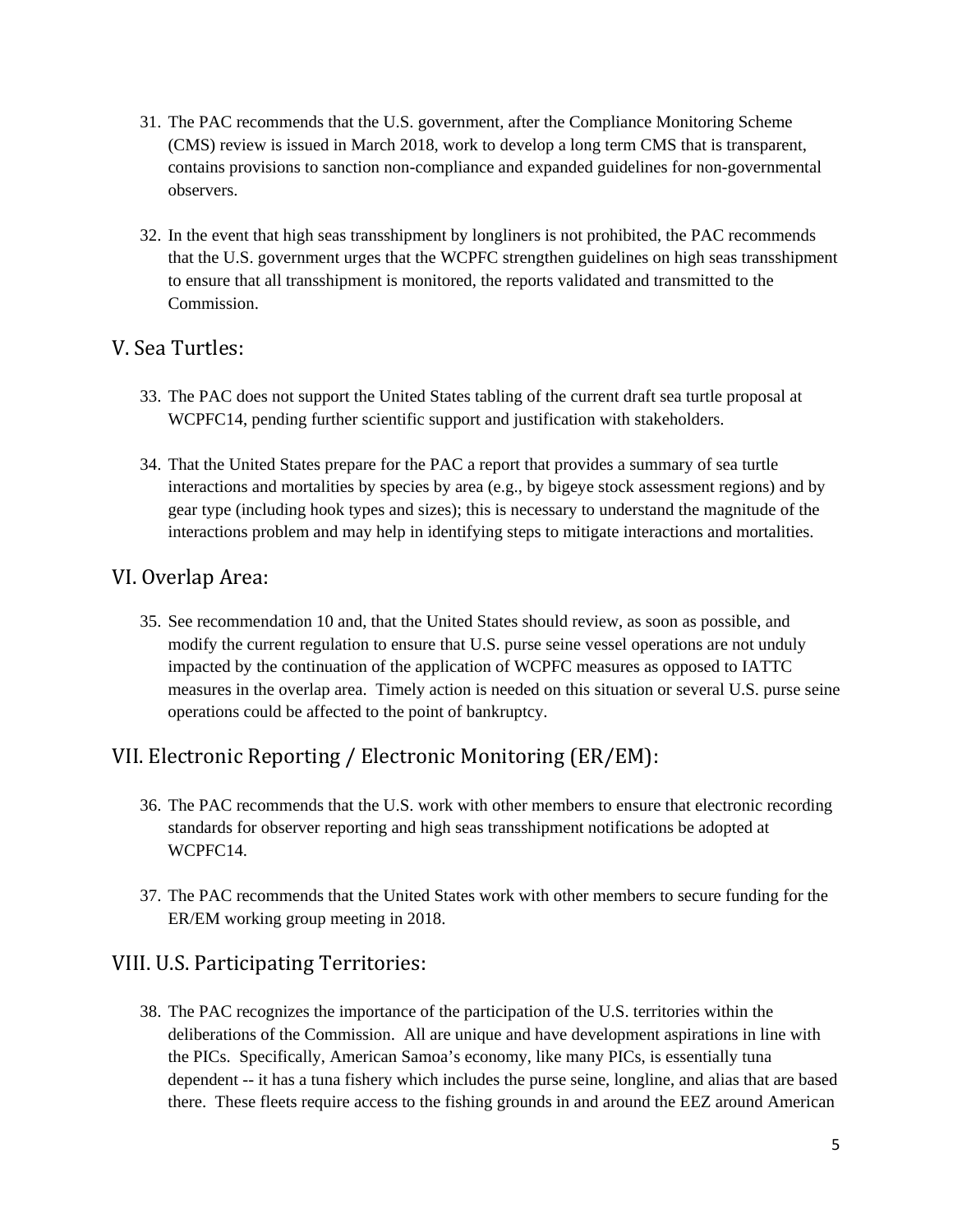Samoa to remain viable and provide employment to the citizens of American Samoa. This includes the high seas, U.S. EEZ's and the EEZ's of adjacent PNA countries and several non-PNA countries. The United States needs to strongly advocate for the tuna fisheries based in American Samoa and developing fisheries of Guam and the Northern Mariana Islands. Therefore, the PAC requests that the U.S. government ensure that the U.S. participating territories, including fishing industry representatives from the territories fully participate, as appropriate, in all relevant deliberations related to their direct interests.

# IX. Harvest Strategies:

- 39. The PAC recommends that the United States support progress on the development of harvest strategies per the workplan agreed to in 2016. The PAC recommends inclusion of specific measures to advance and align the bridging measure with the harvest strategy elements for tropical tunas.
- 40. In recognition of the improved stock status of bigeye, the PAC recommends that the United States consider urging the commission to move up its deadline for agreement on a target reference point for bigeye to 2018.

# X. Fish Aggregating Devices:

- 41. The PAC recommends that the United States advocate for continuation of the FAD working group and appointment of new leadership for the group from the distant water fishing nations and Pacific Islands Forum Fisheries Agency. The group should be tasked with advising on:
	- a revised FAD definition, if a definition is not agreed at WCPFC14
	- recommendations for improved data collection
	- including measures to mark FADs; and
	- if relevant, issues surrounding implementation of FAD set limits.
- 42. The FAD working group should consider proposals recently adopted by the IATTC to encourage a consistent approach to FAD management across the Pacific.

### XI. Observer Coverage:

43. The PAC recommends that the United States continue to support a 20% observer requirement for all longline fisheries within the jurisdiction of the WCPFC, and urge other CCMs to make measurable progress toward this goal. In addition, the PAC recommends continued attention on the lack of compliance with the current 5% observer coverage rate by many CCMs through the CMS process.